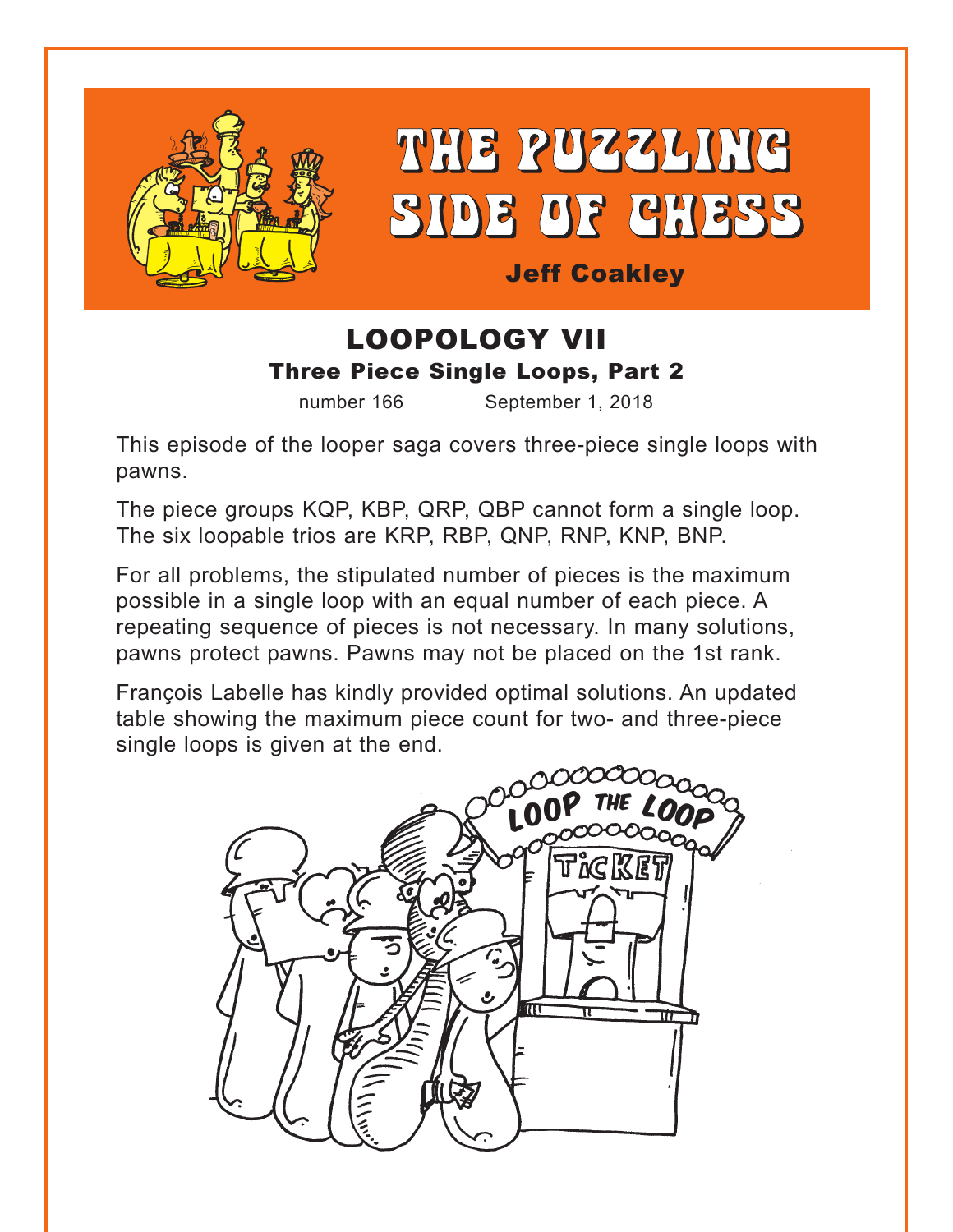### **Single KRP Loop**

<span id="page-1-0"></span>

含含含义是三重的方式

Place four kings, four rooks and four pawns so that every piece is defended exactly once and every piece defends exactly one other. The chain of defence must form a continuous loop.



*Loop the Loop Coney Island, New York 1901*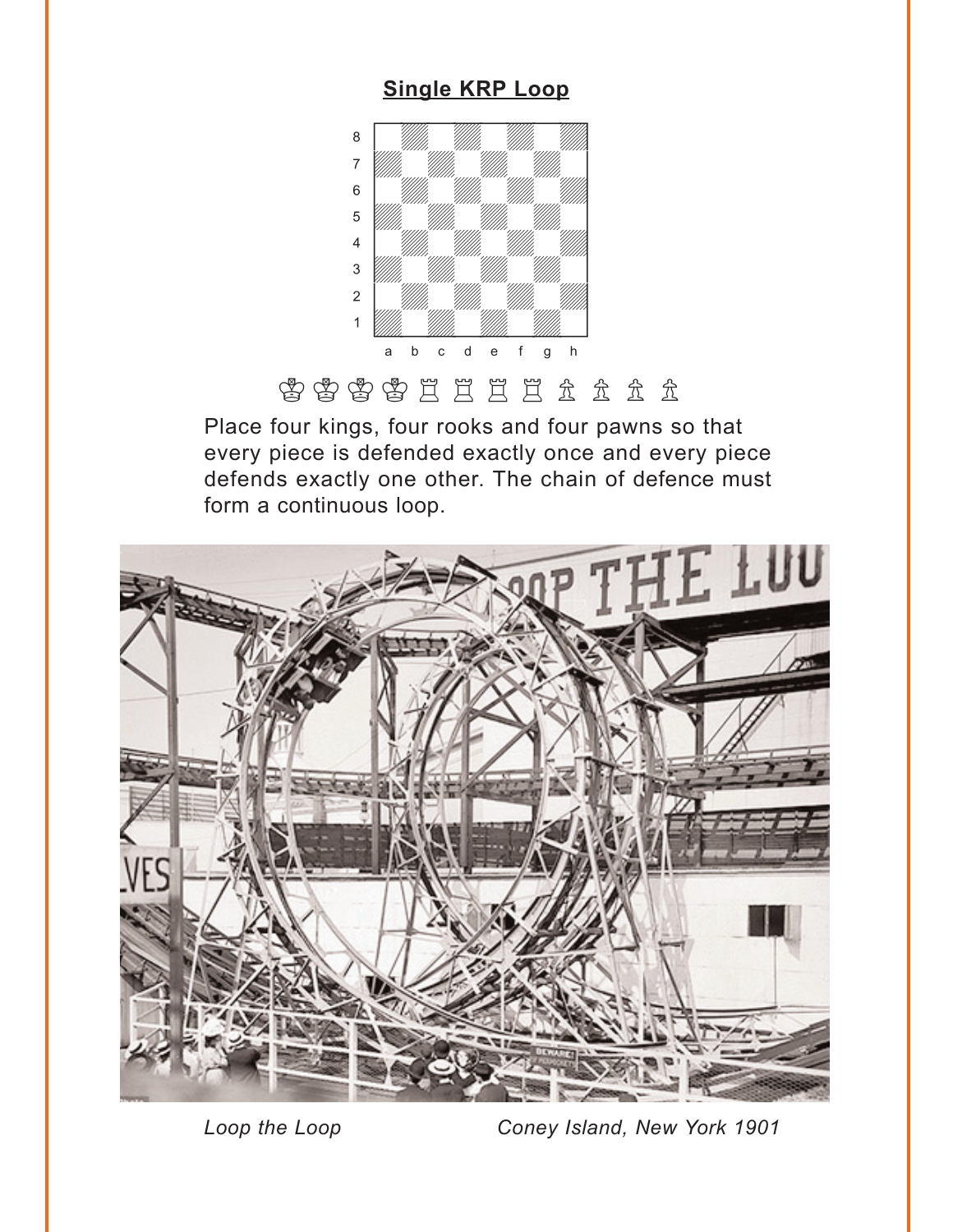#### **Single RBP Loop**

<span id="page-2-0"></span>

# EEEEEAAAAA RRRR

Place five rooks, five bishops, and five pawns so that every piece is defended exactly once and every piece defends exactly one other. The chain of defence must form a continuous loop.



*Damien Walters Human Loop*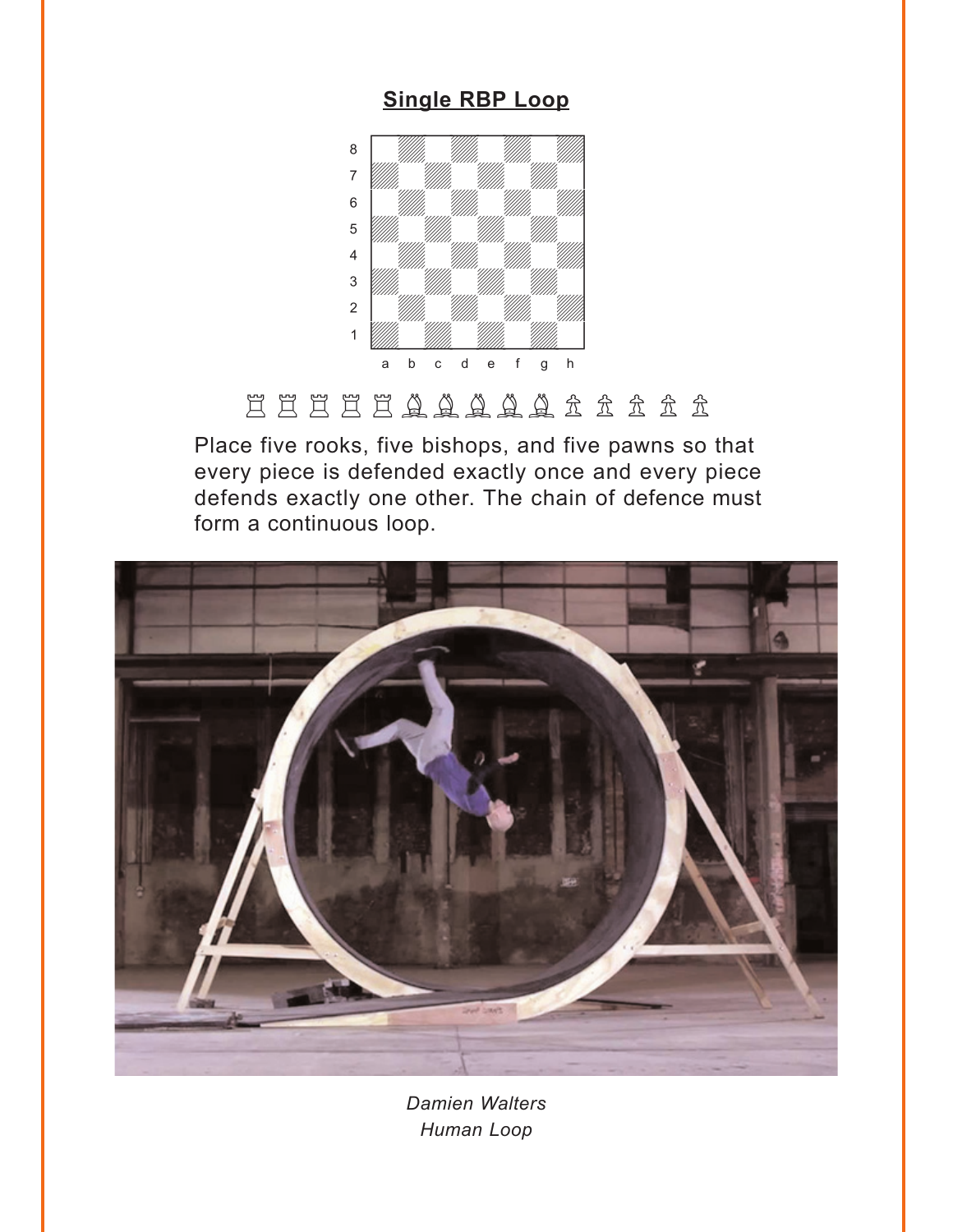<span id="page-3-0"></span>The next two problems (QNP, RNP) have unique solutions. That usually means that the *stump potential* is very high. Are you up to the challenge?

#### **Single QNP Loop**



 $\mathbb{C}^d_0\cong\mathbb{C}^d_1\cong\mathbb{C}^d_2\cong\mathbb{C}^d_3\subset\mathbb{C}^d_4\subset\mathbb{C}^d_5\subset\mathbb{C}^d_5$ 

Place five queens, five knights, and five pawns so that every piece is defended exactly once and every piece defends exactly one other. The chain of defence must form a continuous loop.



**Single RNP Loop**

### 買買買買買的あああああ金金金金金金

Place six rooks, six knights, and six pawns so that every piece is defended exactly once and every piece defends exactly one other. The chain of defence must form a continuous loop.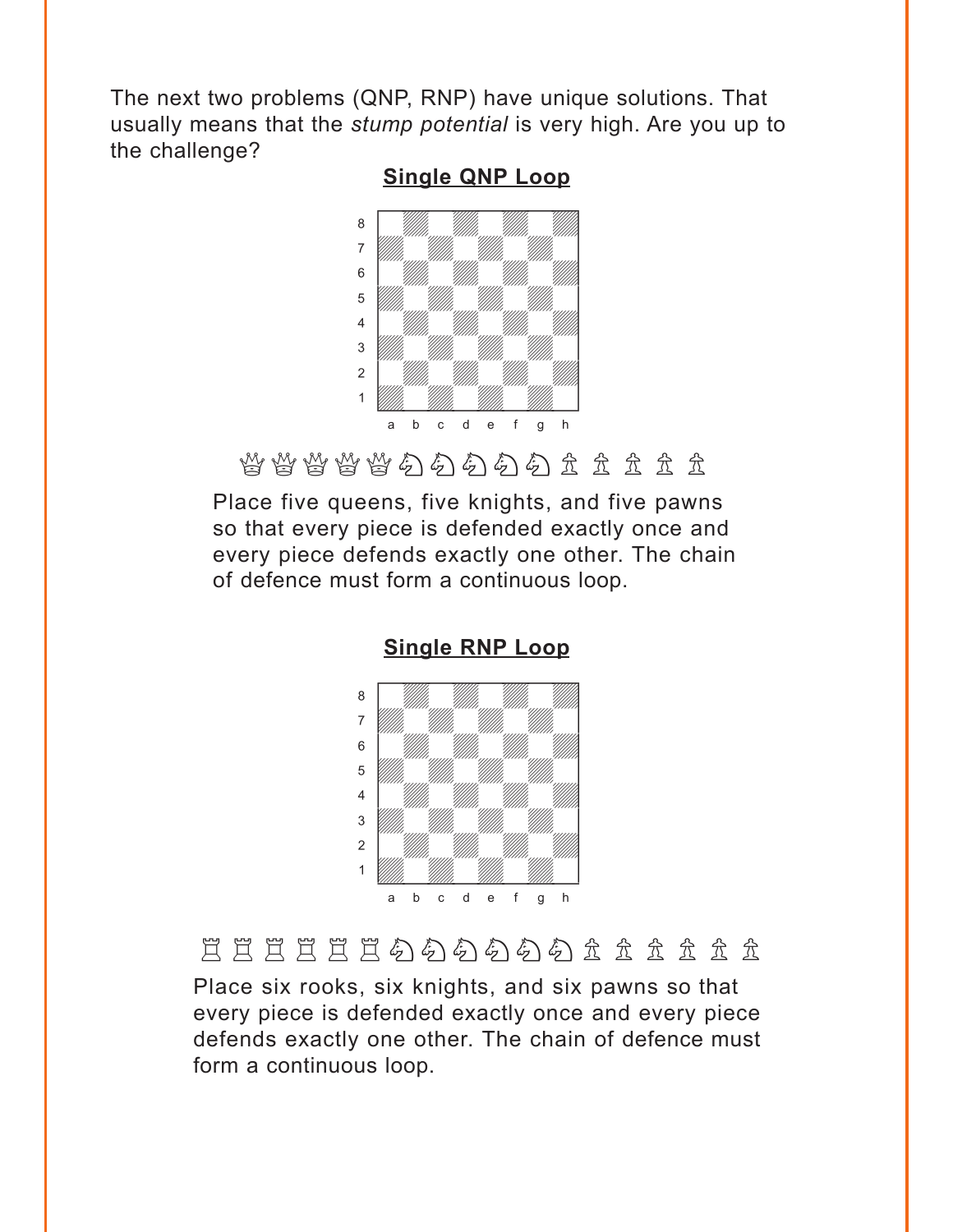<span id="page-4-0"></span>The final two problems, with seven or eight of each piece, are surely unsolvable by human loopers. How close can you come to the max?



#### **Single KNP Loop**

Place seven kings, seven knights, and seven pawns so that every piece is defended exactly once and every piece defends exactly one other. The chain of defence must form a continuous loop.



### Place eight bishops, eight knights, and eight pawns so that every piece is defended exactly once and every piece defends exactly one other. The chain of defence must form a continuous loop.

Stay tuned for Loopology VIII, four-piece single loops.

#### **[Single BNP](#page-8-0) Loop**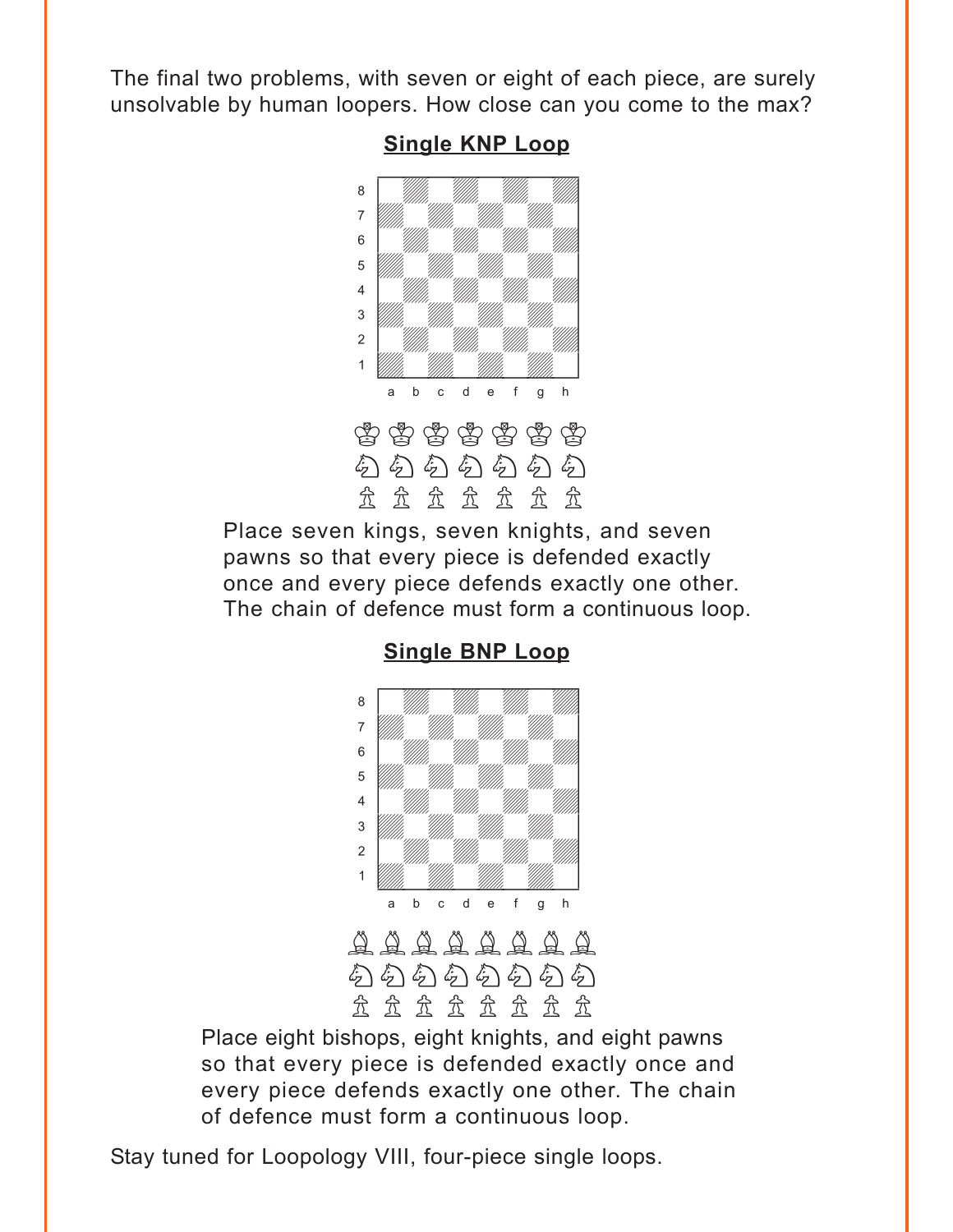# <span id="page-5-0"></span>**SOLUTIONS**

**PDF hyperlinks.** You can advance to the solution of any puzzle by clicking on the underlined title above the diagram. To return to the puzzle, click on the title above the solution diagram.

*Archives***.** Past columns and a detailed index of problem-types and composers are available in the *Puzzling Side of Chess* archives.

# **[Single KRP](#page-1-0) Loop**

François Labelle 2018 *Puzzling Side of Chess* where  $\frac{1}{2}$  and  $\frac{1}{2}$  and  $\frac{1}{2}$ 



12 pieces, 4 each

There are 792 solutions. This total does not include positions with the same pattern that are reflections or rotations of a previously counted solution, a convention used for all problems.

There are no symmetrical solutions for any three-piece single loop involving pawns.

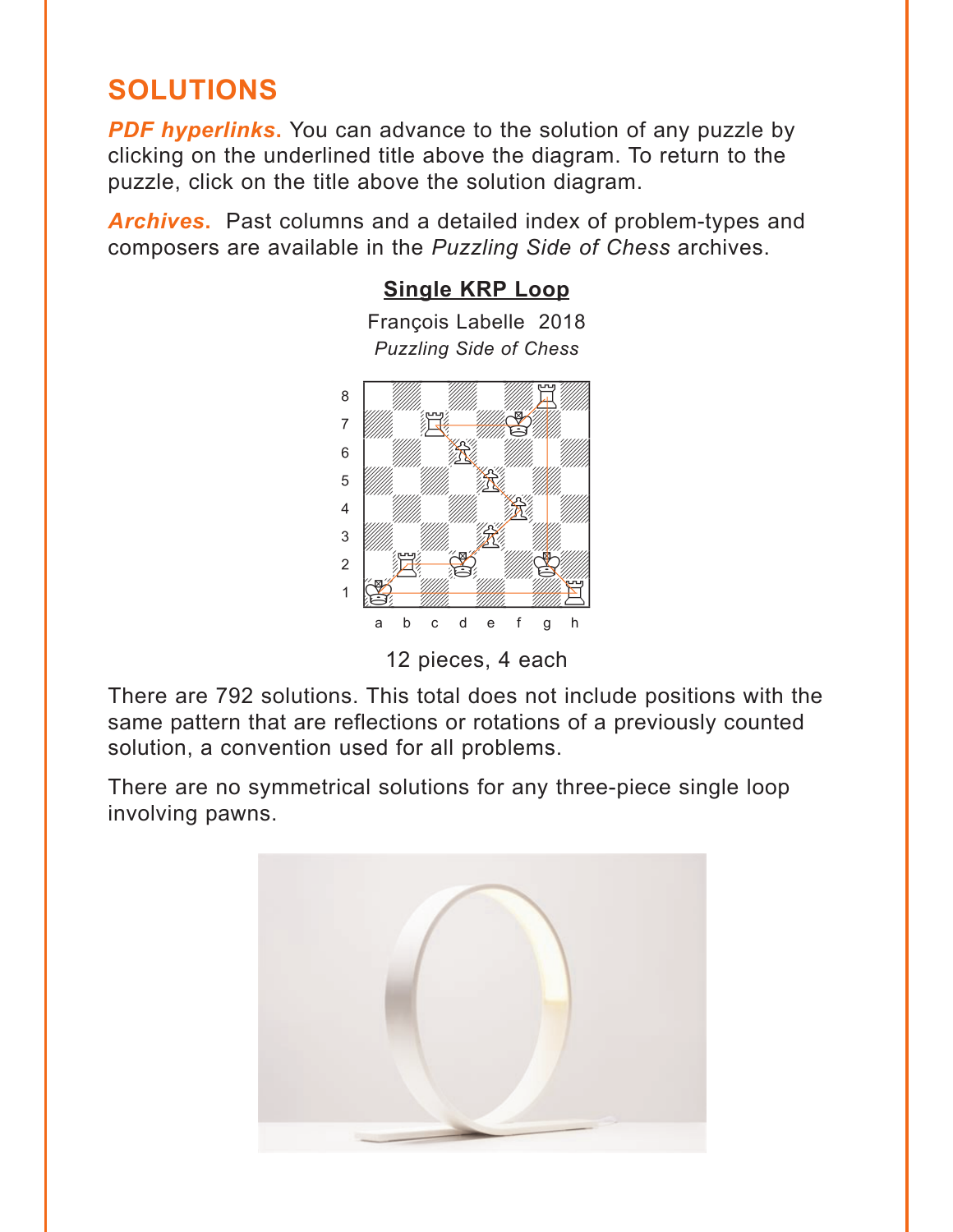<span id="page-6-0"></span>**[Single RBP](#page-2-0) Loop** François Labelle 2018 *Puzzling Side of Chess* w\_\_\_\_\_\_\_\_w



15 pieces, 5 each 1973 solutions.

### **[Single QNP](#page-3-0) Loop**

Puzzling Side of Chess<br>———————————————————— François Labelle 2018



15 pieces, 5 each Unique solution!

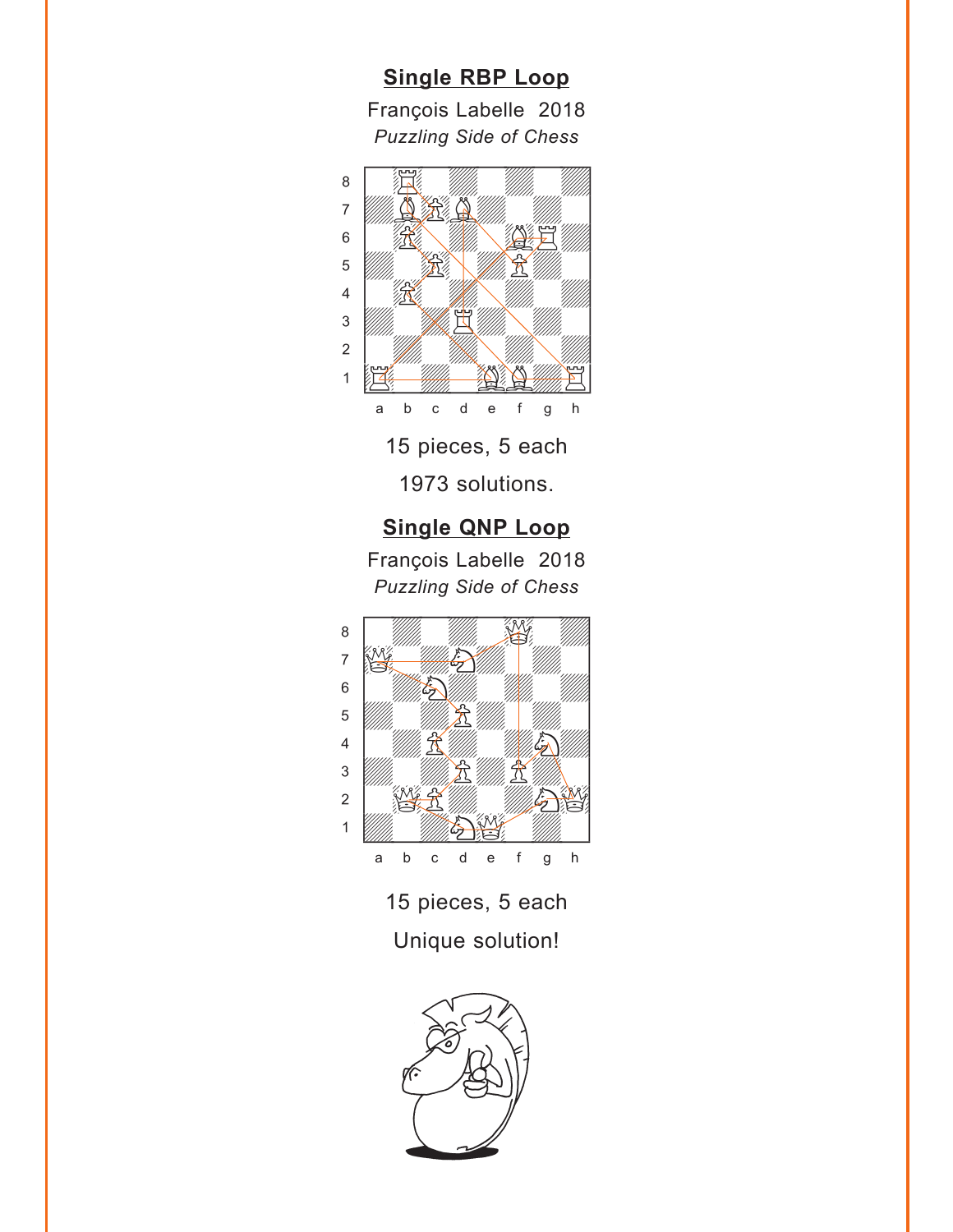<span id="page-7-0"></span>**[Single RNP](#page-3-0) Loop** François Labelle 2018 *Puzzling Side of Chess* w\_\_\_\_\_\_\_\_w



18 pieces, 6 each Unique solution!

### **[Single KNP](#page-4-0) Loop**

François Labelle 2018 *Puzzling Side of Chess*



21 pieces, 7 each 49 solutions.